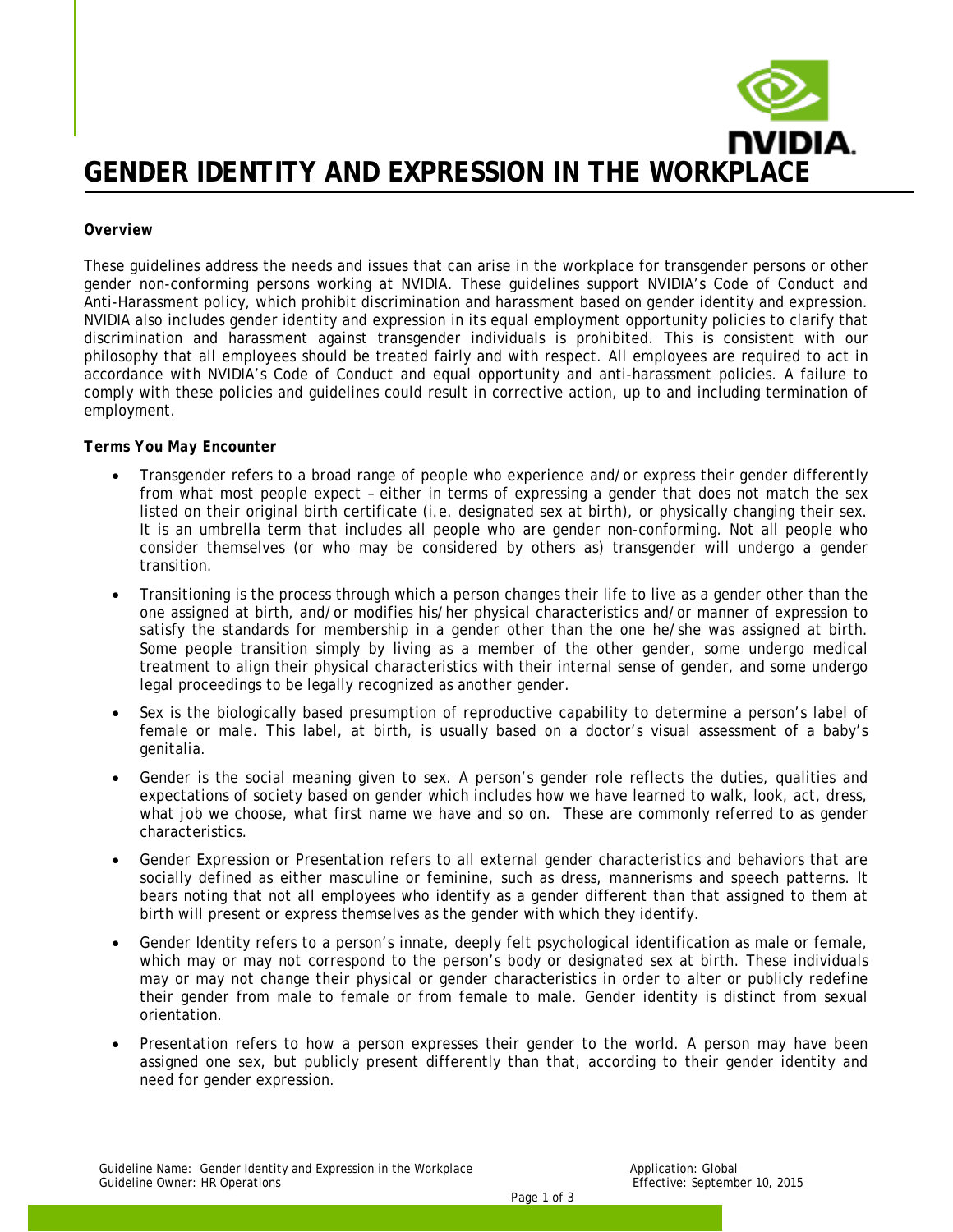- Cisgender refers to individuals who are not transgender.
- Sexual orientation refers to an individual's physical and emotional attraction to the same and/or opposite gender. "Heterosexual," "bisexual," and "homosexual" (aka gay or lesbian) are all sexual orientations. A person's sexual orientation is distinct from a person's gender identity and expression.

#### *Transitioning Employee Responsibilities*

We support a transitioning individual expressing openly who they are. Transitioning employees have the right to express their gender identity without fear of consequences while still maintaining professional expectations.

An employee beginning the transition process should contact his or her manager and human resources representative to discuss the employee's timeline for transitioning. To the extent they feel comfortable doing so, transitioning employees should consider providing information to their manager, human resources representative and/or others in order to ensure clear understanding of what their needs may be. Resources to assist transitioning employees in this educational effort are listed at the end of this document.

The employee should choose how, or even if, others with whom they work at NVIDIA are notified of their transition. Some employees may be more comfortable doing this themselves, while others may prefer assistance from human resources. Please contact human resources if you would like help discussing this process.

#### *Management Responsibilities*

If an employee informs a manager of his or her intent or desire to transition, or if an employee is currently in the transitioning process, the manager should educate himself or herself or allow the employee to educate the manager, if necessary. The manager must be respectful when discussing with the employee his or her needs and concerns. If a manager needs additional assistance, he or she should contact their human resources representative.

#### *Appearance Standards*

A transgender employee is permitted to dress consistently with his or her gender identity and is required to comply with the same standards of dress and appearance as apply to all other employees. NVIDIA expects all employees to dress and behave in a business professional manner.

#### *Restroom Access*

Access issues related to restrooms and other sex-segregated facilities (showers, locker rooms, etc.) will be handled with sensitivity to all employees. In all NVIDIA offices in the U.S., transgender employees are permitted to use the facilities that correspond to their gender identity. Outside of the U.S., employees should contact their human resource representative to determine appropriate use of restrooms in their location. Employees may also use available singleoccupancy or unisex facilities.

Transgender employees who are traveling on behalf of NVIDIA and have concerns about the appropriate use of restrooms should consult with their human resources representative in advance of their travel.

#### *Pronoun and Name Changes*

An employee who transitions on the job will be addressed by the name and pronoun that the employee requests. Employee records and work-related documents will also be changed accordingly. Upon notification by the transitioning employee, NVIDIA shall change the employee's name and gender in all personnel and administrative records, and as soon as practicable, replace all photographs on display in the workplace with an updated photo portraying the individual.

Where a person's legal name does not match his or her new name, the new name should be used on all documentation, such as e-mail, phone directory, business cards, access badge, name plate, etc., except where records must match the legal name, such as on payroll and insurance documents.

In everyday written and oral speech, the new name and pronouns should be used.

| Guideline Name: Gender Identity and Expression in the Workplace<br>Guideline Owner: HR Operations |             | Application: Global<br>Effective: September 10, 2015 |
|---------------------------------------------------------------------------------------------------|-------------|------------------------------------------------------|
|                                                                                                   | Page 2 of 3 |                                                      |